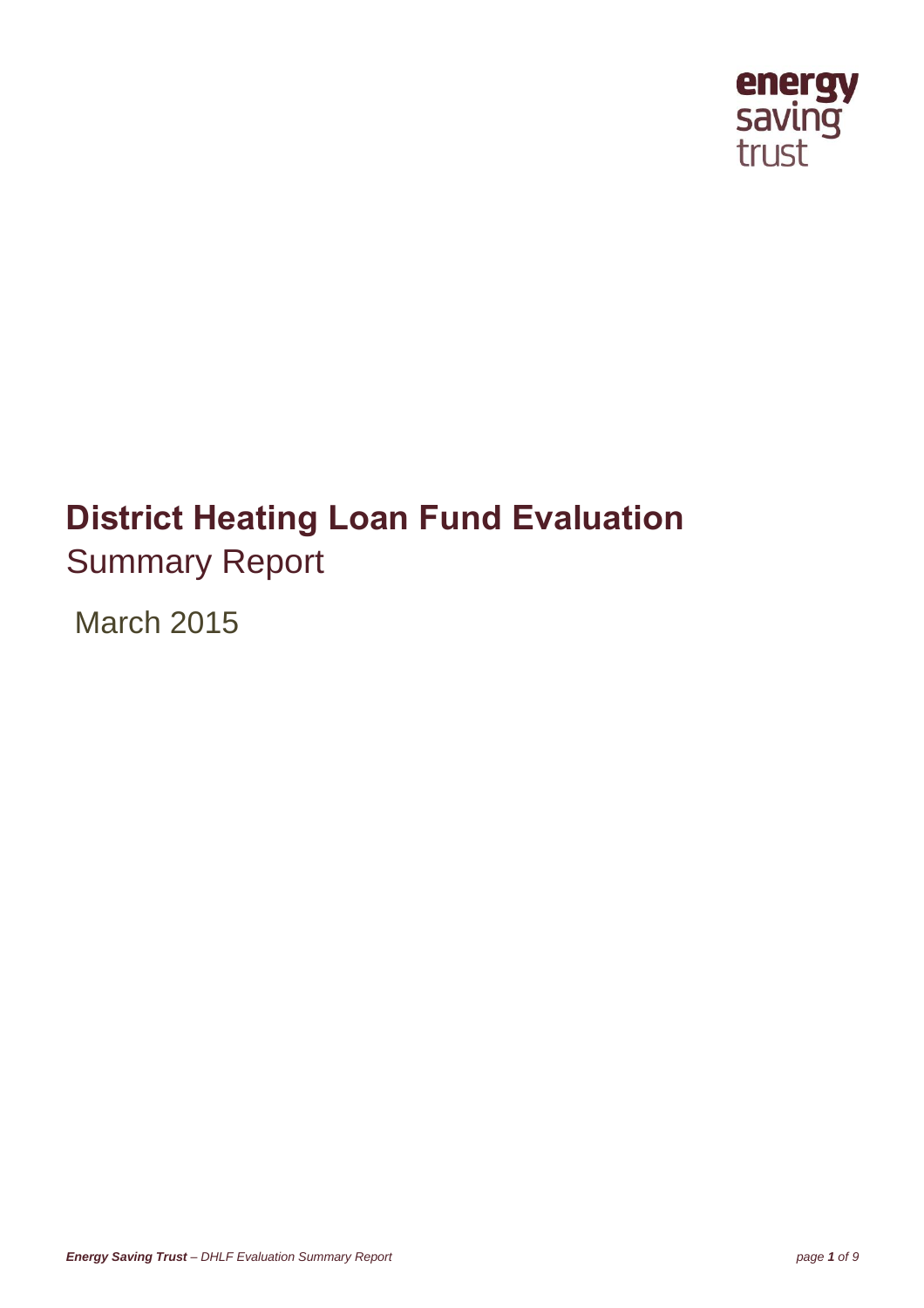

# **Introduction**

The Scottish Government has made a commitment to support the development of district heating networks in Scotland, proposing generation and householder connection targets to be reached by 2020. Since 2011, on behalf of the Government, the Energy Saving Trust has managed a programme to support scheme take up and implementation – the District Heating Loan Fund (DHLF).

The Warm Homes Fund (WHF) also offers loans and development grants to registered social landlords and local authorities to implement renewables based projects providing affordable warmth to householders. Where this funded district heating capital projects, these were included in the evaluation.

The Energy Saving Trust (EST) commissioned Databuild to undertake an evaluation comprising interviews with scheme managers and customers - to help to answer the following strategic questions:

- To what extent the funded District Heating (DH) projects are delivering/projected to deliver the carbon savings and other impacts anticipated at the outset?
- Attribution how important was the DHLF to the projects and what would have happened without it?
- Applicant experience of, and satisfaction with, the DHLF programme.
- What issues schemes have encountered and what support if any could be provided to overcome these issues?
- How Scottish Government through the DHLF could encourage more or larger DH schemes and so achieve an even greater impact towards the 2020 targets?

Databuild examined 22 projects funded by the DHLF and WHF, and the findings were extrapolated to 36 projects which had loan offers approved by the DHLF Assessment Panel by the end of 2014.

This report summarises the district heating projects funded by DHLF and the WHF as well as providing the headline results from the Databuild evaluation.

This report has been produced by the Energy Saving Trust on behalf of Scottish Ministers. The views expressed in the report are those of the the Energy Saving Trust and do not necessarily represent those of Scottish Ministers.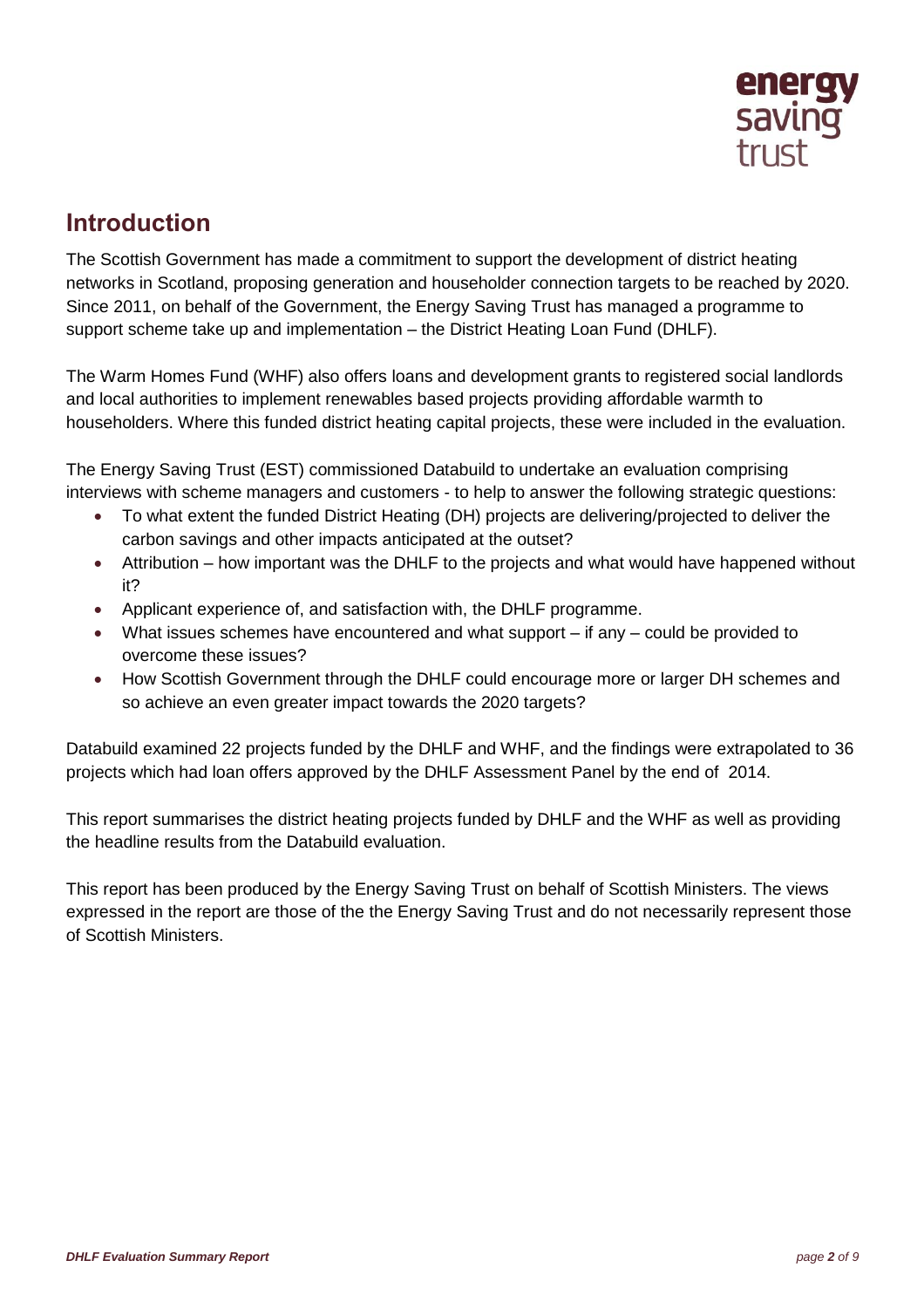

# **Project summaries**

Since 2011, the District Heating Loan Fund (DHLF) and the Warm Homes Fund (WHF) have received over 40 applications. By the end of 2014-15, a total of £7 million in loan funding has been committed to 33 projects (19 fully operational) by the District Heating Loan Fund, and three Warm Homes Fund projects have been awarded £2.2M

This results of the detailed evaluation cover 23 projects funded by the District Heating Loan Fund to summer 2014, of which Databuild explored 19 projects in detail:.

- Covering loans of **£4.4 million** in total from £60,000 to £400,000
- Connecting **173** homes and 16 non domestic buildings
- Providing a capacity of **5 MW** (th)

A further 3 projects funded by the Warm Homes Fund were also explored by Databuild

- Covering loans of **£2.2 million** in total from £227,000 to £1.5 million
- Connecting **619** homes Providing a capacity of **3.3 MW** (th)

The annual carbon savings from the projects included in the evaluation is **4,271tCO2** a year.

Based on the reported impact of projects surveyed, the total projected annual savings for all 36 DHLF and WHF projects funded to date is nearly **9,000 tCO2 a year**, with **a total planned installed capacity of 12 MWth** supplying affordable low carbon heat to **850 homes**.

20 projects have applied for funding but did not proceed to the panel for funding approval. Reasons why these did not go to panel include:

- 11 proceeded with alternative solutions and did not choose to use district heating (three of these were applications put in by housing associations and eight by SMEs).
- Three local authorities proceeded with district heating using alternative funding sources (ECO PWLB).
- Three SMEs deferred or delayed their application.
- Two housing association applications have been deferred whilst they source additional funding.
- One local authority reverted to individual systems and dismantled the existing heat network.

#### **Cost savings**

The Databuild evaluation involved interviews with 17 lead contacts across 22 projects (including 5 projects that received funding in recent months and so were not operational at the time of interview). Sixteen of the projects currently have heat supply contracts in place, four plan to put one in place in the near future whilst one has an agreement supply letter with an additional end user (tenant) rather than a full contract. The remaining project is a campsite/recreation centre so the customers using the heat are temporary holiday-makers, not permanent residents so no contract is required.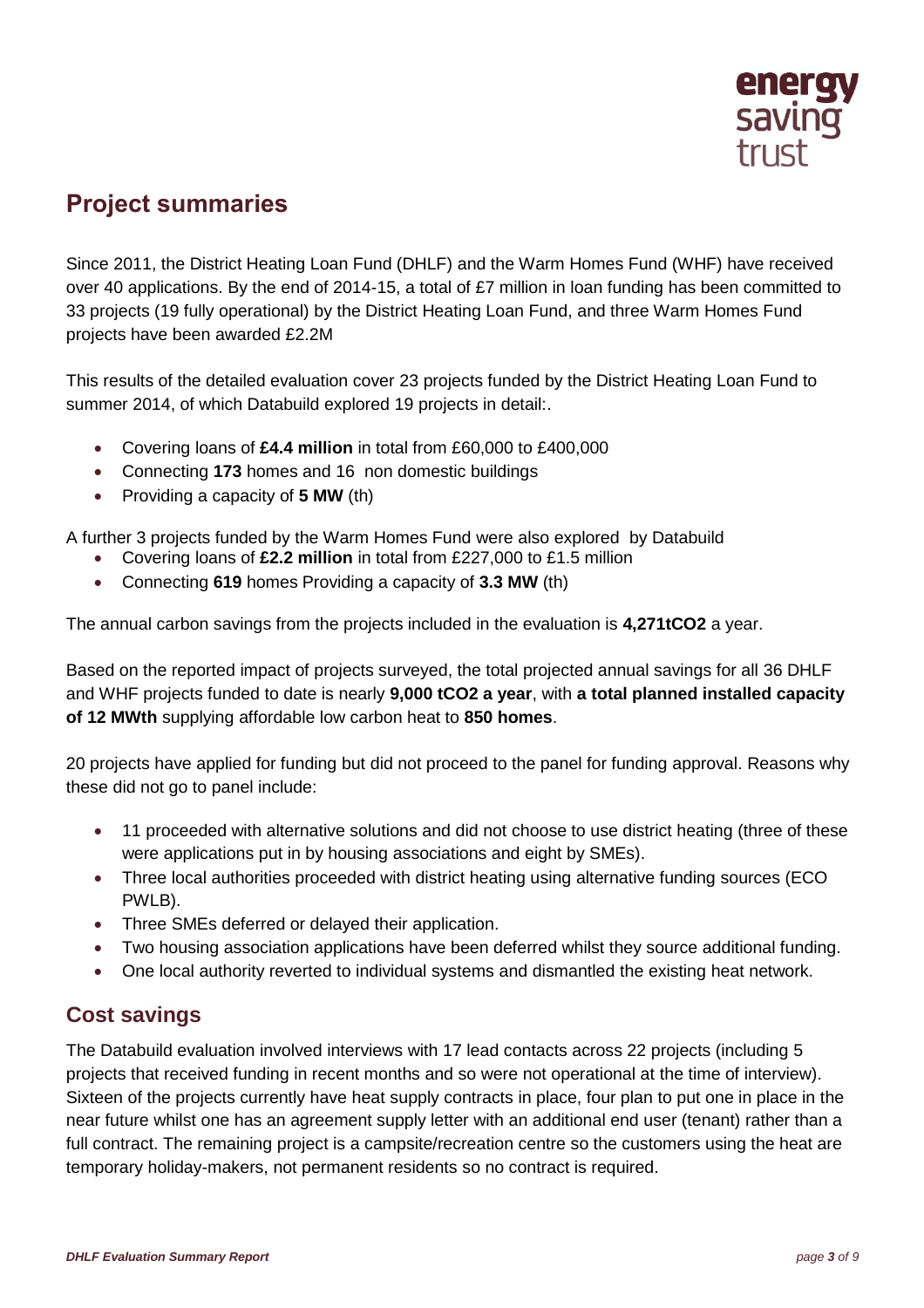

Nine contacts provided information on the domestic heat delivery prices which ranged from 3.5pkWh to 9pkWh. Using this information it is possible to estimate the average fuel bill savings based on current project delivered heat price and recent Sutherland table's data on fuel switching. (Sutherland tables only cover domestic fuel prices so there is no comparator for non-domestic users).

The estimated savings on fuel bills for customers are:

- 22.5% fuel bill savings for projects switching from electric
- 44% fuel bill savings for projects switching from oil
- 40% fuel bill savings for projects switching from a combination of oil and electric (based on one project)
- 48% fuel bill savings for projects switching from liquid natural gas (LNG) and electric (based on one project)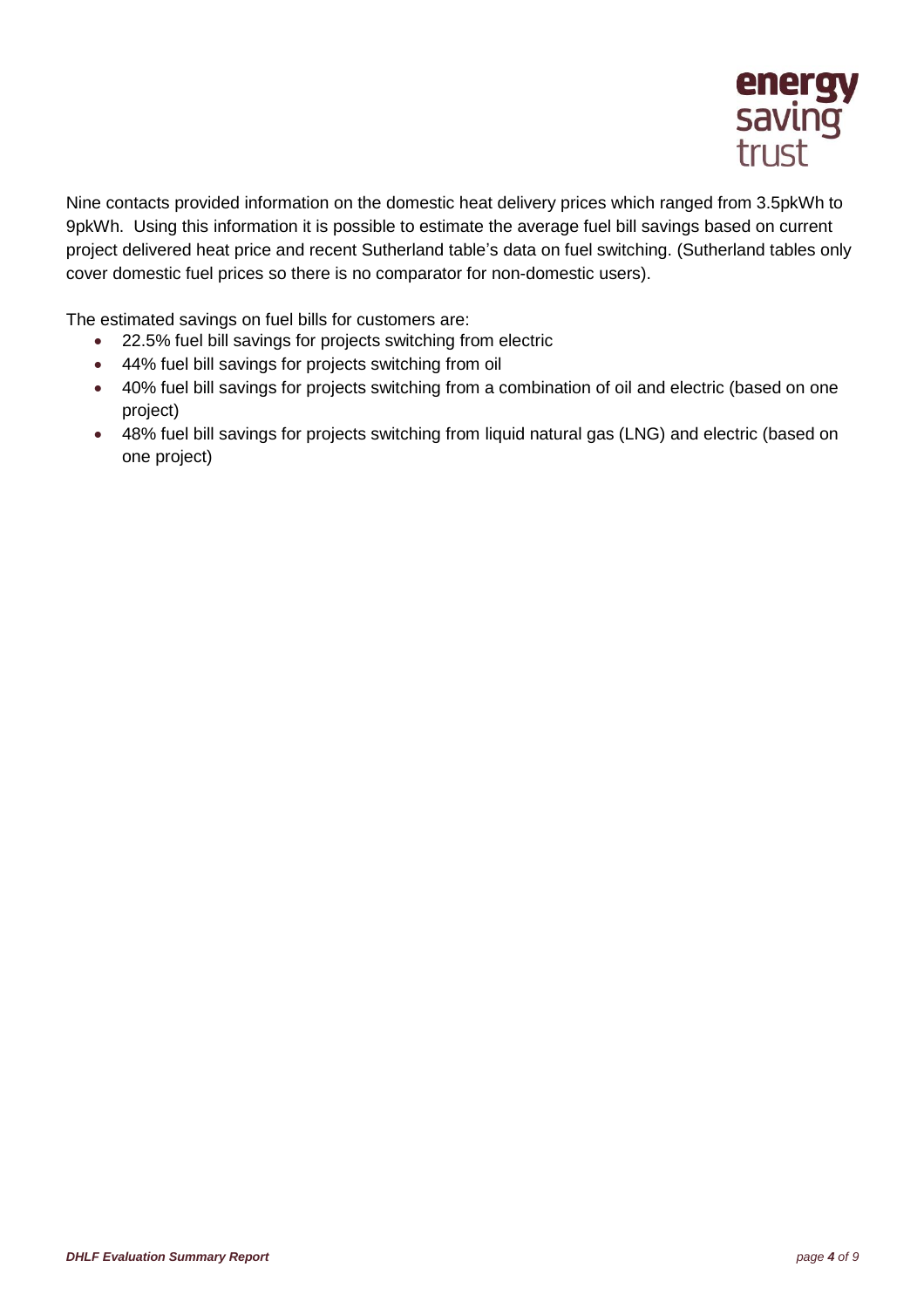

# **Headline findings from interviews with project leads and householders**

As part of the evaluation conducted by Databuild, the following interviews were conducted:

- Semi-structured telephone interviews with 17 lead contacts across 22 DH projects funded through the DHLF/WHF; this sample included 5 projects that received funding in recent months, on the basis that although the DH project itself may not have progressed substantially, recall of the application process would be relatively fresh in the respondent's memory.
- Shorter telephone interviews with 4 lead contacts covering 5 projects whereby the project progressed to the DHLF Panel but funding was not taken up, principally to understand what has happened to this project subsequently and why, if funding was offered, it was not taken up.
- Interviews with a group of householders on a DHLF-funded project to obtain further insight into resident experiences of large DH projects.
- A focus group with DH project leads/practitioners to discuss application and project delivery experiences. In particular as it was thought that a more discursive approach could encourage more openness and honesty around challenges and factors underpinning the projects..

This section outlines the key findings from these interviews.

#### **Impact and attribution**

The total *predicted* CO<sub>2</sub> saving impact across the funded projects included in the evaluation was calculated through predicted boiler efficiency. Actual boiler efficiencies were obtained from 14 of the 22 evaluated projects i.e. those that are operational and could provide these figures.

Amongst these 14 projects the predicted  $CO<sub>2</sub>$  saving impact was 2,368tCO<sub>2</sub> per annum/59,200tCO<sub>2</sub> lifetime but actual impact was  $97\%$  of this -  $2,300tCO_2$  per annum/57,500tCO<sub>2</sub> lifetime.

Assuming this will be true of all 33 funded schemes (including those not yet operational and those not evaluated), the total impact across the funded schemes would give actual savings totals of  $8,625tCO<sub>2</sub>$ per annum/  $215,625tCO<sub>2</sub>$  lifetime.

It is clear that in all cases, the DHLF had an influence upon the impacts delivered by the funded DH schemes. Initially, all but one respondent to the evaluation claimed that their scheme would not have happened without the DHLF. However, exploring this in greater depth, half of respondents stated that if DHLF had not been available, they would still have taken some action, for example by accessing the required finance elsewhere. Yet where this was the case, they did state that the process would likely have been more challenging, costly and slower thus placing risk on project delivery (with perhaps the risk of projects not proceeding at all). This means that:

 For 11 of the 22 schemes explored it is likely that these would likely not have happened at all without DHLF funding;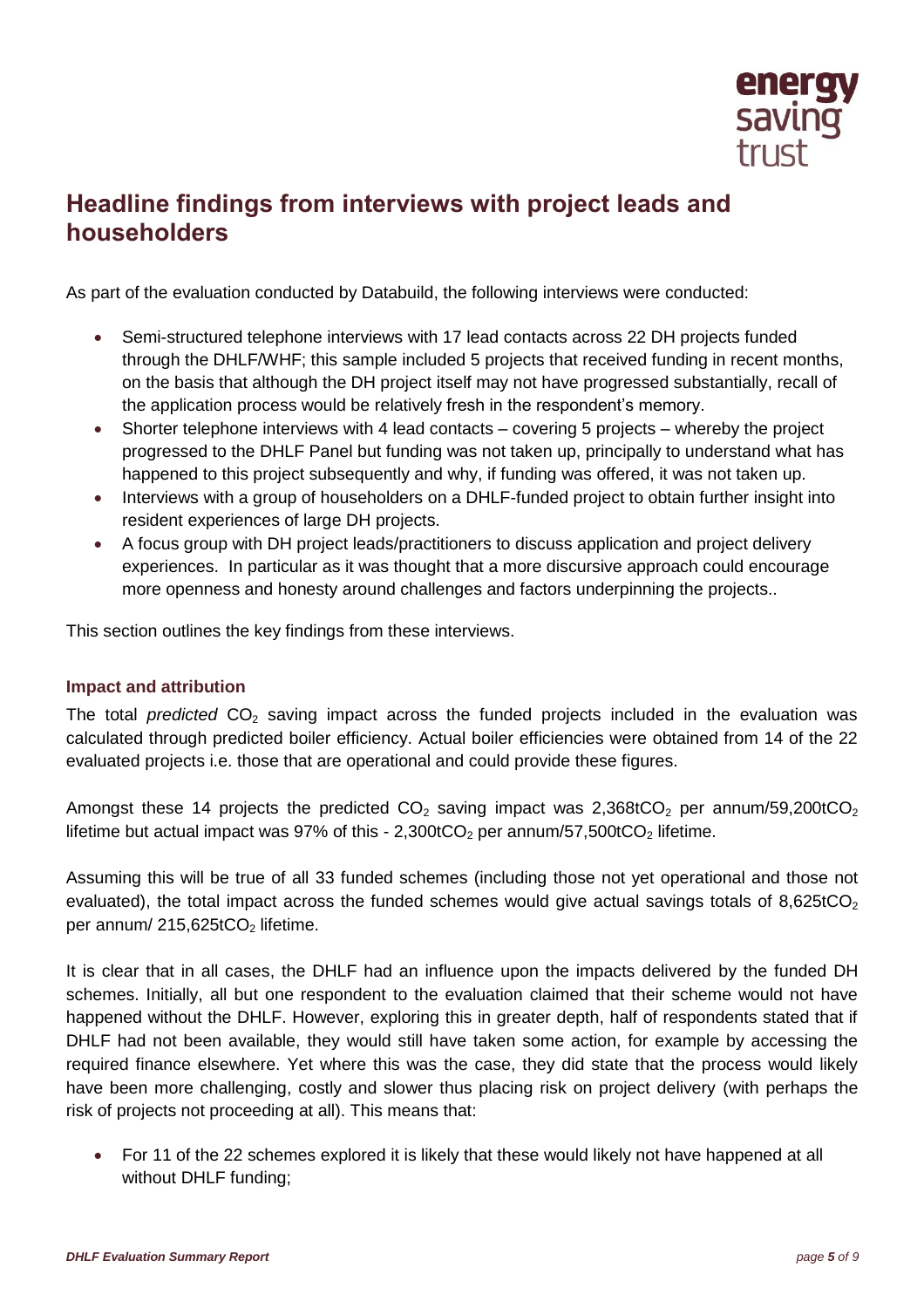

• For the other 11 of the 22 projects, though these would still be likely to have happened (through sourcing other finance), the DHLF made these happen quicker, better and with fewer costs i.e. the remaining 44% of achieved impacts would still have been influenced by the DHLF.

In total, 834 households have been - or will be in the near future - connected to district heating from all the projects funded to date (excluding the 200 households already connected to the Wick scheme, which will benefit from additional funding provided). An additional 200 householders are also likely to be connected to the Wick scheme in the near future as a result of investment in new boiler plant funded through the district heating loan.

#### **Satisfaction**

Overall, satisfaction with all aspects of the DHLF process was high; most found the application process clear and straightforward and found the payment terms to be flexible and manageable. There was also no strong appetite from successful projects interviewed for adjustments to either the loan cap or conditions (such as interest rate). It should be noted though these were the successful projects and some projects which did not apply may have done so if the loan rate had been lower (particularly the local authorities).

#### **Scheme issues and solutions**

The key barriers and issues cited by respondents were analysed to generate a set of likely success factors for DH schemes. These included:

- Conducting in depth research into existing DH schemes in advance of project design and implementation; benefits of this included identifying existing schemes to learn from, signposting of contacts and building knowledge of technical elements (enabling better contingency planning and realistic project planning).
- Collecting baseline data on the properties involved in the scheme; this ensures the viability and impact of the technology is more accurately assessed.
- Having excellent contractors; most scheme managers either were themselves or brought in experienced contractors to deliver key elements of the work.
- Early and frequent customer liaison; this has helped scheme managers to build customer understanding of – and trust in – the technology, ensuring buy-in and addressing concerns.
- Restricting installation work to times of the year when good weather can be expected.

#### **Enhancing DH scheme impacts**

There would seem to be potential for encouraging more and larger DH schemes through:

- Wider marketing of opportunities like DHLF to organisations with potential to take up DH schemes such as housing associations or facilities management companies. The effect may not be immediate but these organisations may then consider DH when trigger points arise. Further research could be conducted to understand the potential for uptake amongst these large public sector bodies and what the barriers are.
- The DHLF application assessment panel driving consideration of larger schemes through where appropriate – offering both the original amount bid for and an 'enhanced'/'premium' loan offer (i.e. more money) to deliver a larger scheme where this is possible.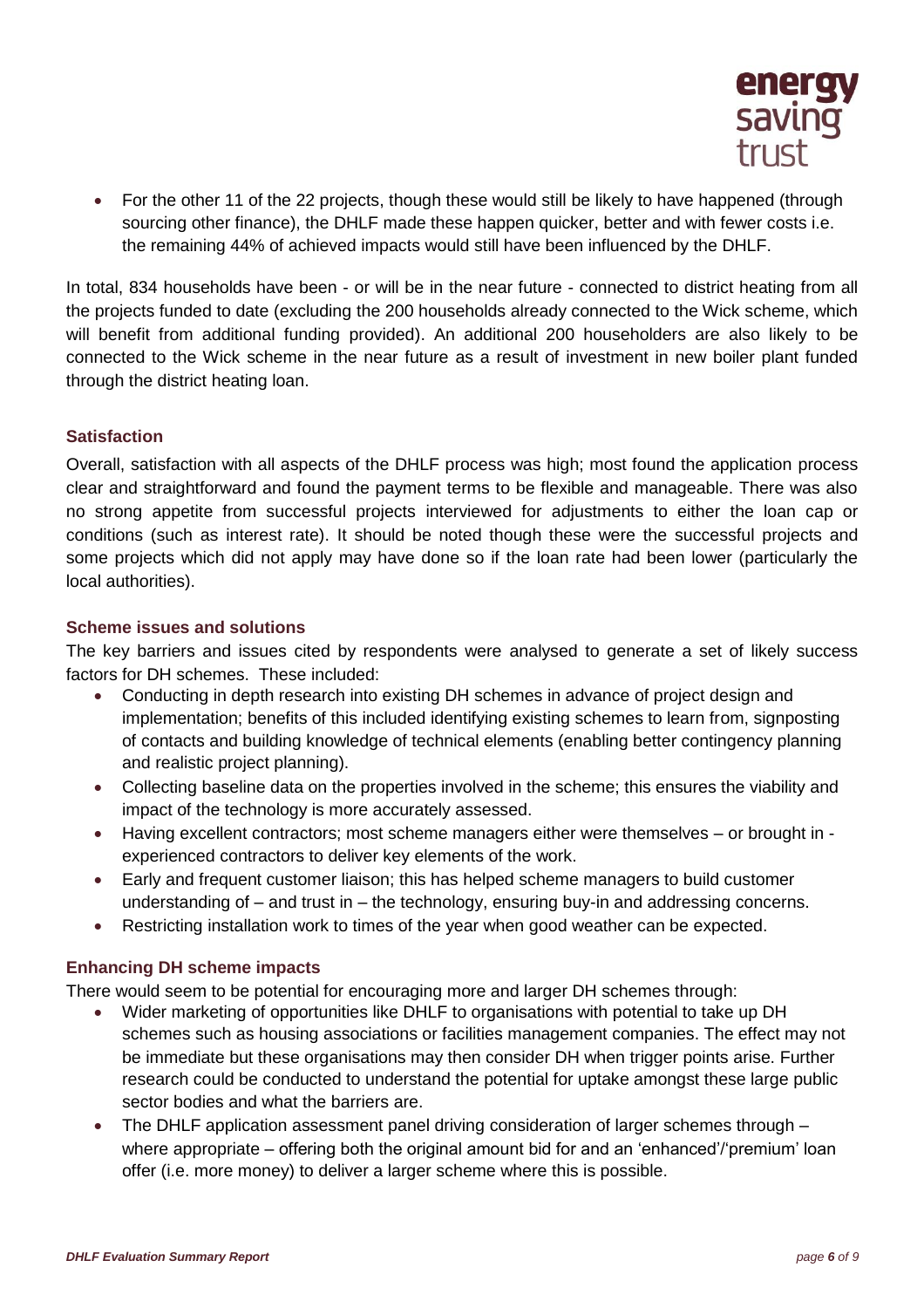

 Developing a DHLF best practice guide, which as well as being an excellent idea in encouraging schemes and helping organisations to design schemes in the most efficient and effective way, might also help organisations to have more confidence in developing expensive projects which could be perceived as high risk.

Finally, managers on several smaller schemes who had benefitted from district heating loan funding were concerned about smaller schemes being "drowned out" in the competition for funding through an emphasis upon large, more transformational schemes. This perhaps indicates the value of supporting both large more transformational projects as well as small scale projects which can deliver more quickly.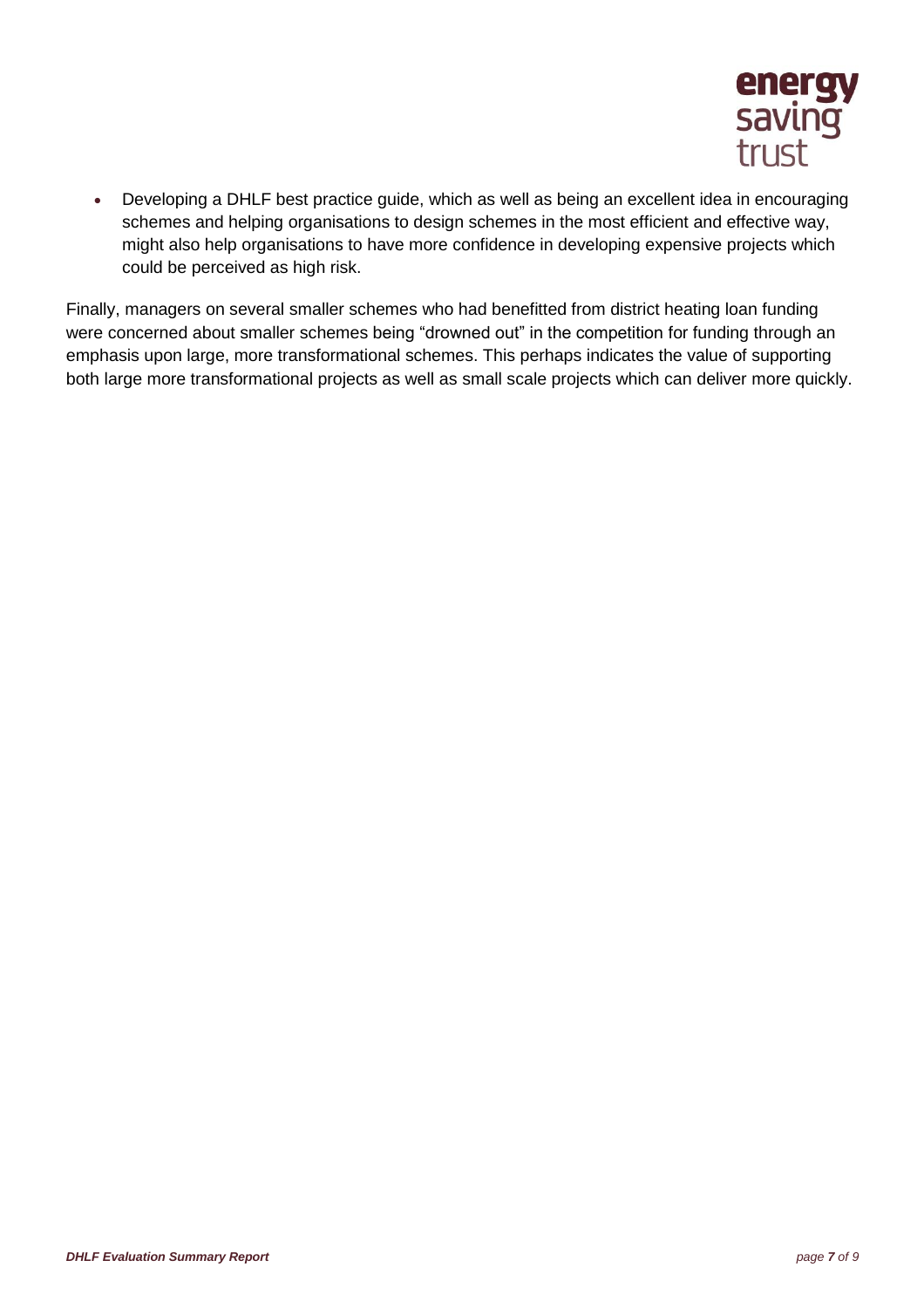

#### **DISTRICT HEATING LOAN FUND 2011-12 to 2014-15**

| North Fish Ltd                           | Mid Yell                       | Mid Yell, Shetland       | £169,986 | Woodfuel     |
|------------------------------------------|--------------------------------|--------------------------|----------|--------------|
| Hill of Banchory ESCo Limited            | Hill of Banchory Business Park | Banchory, Aberdeenshire  | £100,000 | Woodfuel     |
| West Highland Housing Association        | Mull and Iona Progressive      | Craignure, Isle of Mull  | £200,000 | Woodfuel     |
|                                          | <b>Care Centre</b>             |                          |          |              |
| <b>Comrie Development Trust</b>          | Cultybraggan                   | Comrie, Perthshire       | £195,811 | Woodfuel     |
| <b>Colstoun Capital Ltd</b>              | Colstoun                       | Haddington, East Lothian | £178,822 | Woodfuel     |
| <b>West Highland Housing Association</b> | <b>Combie Court</b>            | Oban, Argyll             | £138,000 | Woodfuel     |
| North Fish Ltd                           | <b>Brae</b>                    | Brae, Shetland           | £220,000 | Woodfuel     |
| North Fish Ltd                           | <b>Blackhill</b>               | Blackhill, Shetland      | £150,000 | Woodfuel     |
| Angus Biofuels                           | Angus College                  | Arbroath, Angus          | £400,000 | Woodfuel     |
| <b>Loch Ness Shores</b>                  | <b>Loch Ness Shores</b>        | Inverness, Highland      | £200,000 | Heat pumps / |
|                                          |                                |                          |          | solar        |
| Ignis Wick Ltd                           | Wick expansion                 | Wick, Highland           | £226,000 | Woodfuel     |
| <b>Colstoun Capital Ltd</b>              | <b>Brounhill</b>               | Haddington, East Lothian | £ 58,800 | Woodfuel     |
| Ignis Wick Ltd                           | Wick expansion 2               | Wick, Highland           | £400,000 | Woodfuel     |
| John Rennie                              | <b>Wester Fintry</b>           | Inverurie, Aberdeenshire | £ 60,000 | Woodfuel     |
| <b>Colin Clarke</b>                      | Camaghael (Old Blar House)     | Fort William, Highland   | £145,000 | Woodfuel     |
| <b>Finnian Munro</b>                     | <b>Foulis Estate</b>           | Evanton, Highland        | £291,141 | Woodfuel /   |
|                                          |                                |                          |          | straw bales  |
| <b>HWEnergy</b>                          | <b>Strathallan School</b>      | Strathallan, Perthshire  | £320,000 | Woodfuel     |
| <b>Michael Paterson</b>                  | <b>Balgray Estate</b>          | Lockerbie, Dumfries &    | £131,274 | Woodfuel     |
|                                          |                                | Galloway                 |          |              |
| <b>Forest Homes Scotland</b>             | Piperdam                       | Piperdam, Dundee         | £400,000 | Woodfuel     |
| <b>Fintry Development Trust</b>          | <b>Balgair Castle Park</b>     | Fintry, Stirling         | £300,000 | Woodfuel     |
| Farmstar Polska                          | <b>Stevenson Steading</b>      | Haddington, East Lothian | £112,000 | Woodfuel     |
| John Webster                             | Ardconnon                      | Inverurie, Aberdeenshire | £120,000 | Woodfuel     |